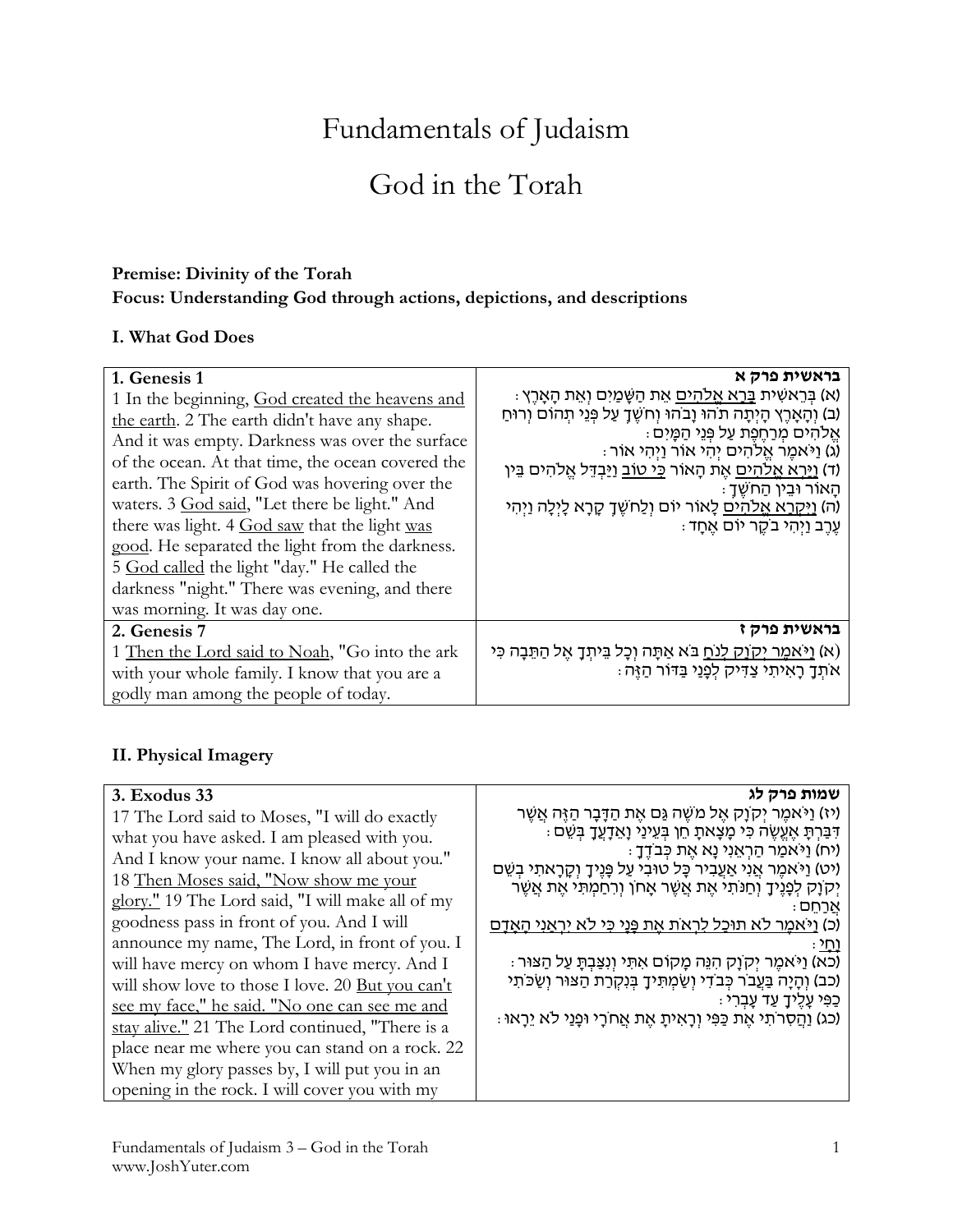| hand until I have passed by. 23 Then I will        |                                                                                                                                                    |
|----------------------------------------------------|----------------------------------------------------------------------------------------------------------------------------------------------------|
| remove my hand. You will see my back. But my       |                                                                                                                                                    |
| face must not be seen."                            |                                                                                                                                                    |
| 4. Exodus 8                                        | שמות פרק ח                                                                                                                                         |
| The magicians said to Pharaoh, "God's powerful     | <u>(טו) וַיֹּאמְרוּ הַחַרְטְמִּים</u> אֶל פַּרְעֹה <u>אַצְבַּע אֱלֹהִים הַוֹּא</u>                                                                 |
| finger has done this." But Pharaoh's heart was     | וַיֶּחֲזַק לֵב פַּרְעֹה וְלֹא שָׁמַע אֲלֵהֶם כַּאֲשֶׁר דִּבֶּר יְקִוָק :                                                                           |
| stubborn. He wouldn't listen, just as the Lord     |                                                                                                                                                    |
| had said                                           |                                                                                                                                                    |
| <b>5. Exodus 13</b>                                | שמות פרק יג                                                                                                                                        |
| 8 "On that day talk to your son. Tell him, 'I'm    | ח) <u>והגדת לבנד</u> בַּיּוֹם הַהוּא לֵאמֹר בַּעֲבוּר זֵה עָשָׂה)                                                                                  |
| doing this because of what the Lord did for me     | יקוַק לי בִּצְאתי מִמְצְרָיִם:                                                                                                                     |
| when I came out of Egypt.' 9 "When you             | (ט) וְהָיָה לְךָ לְאוֹת עַל יָדְךָ וּלְזִכְּרוֹן בֵּין עֵינֶיךָ לְמַעַן                                                                            |
| celebrate this day, it will be like a mark on your | תִּהְיֶה תּוֹרַת יְקוֹנְק בְּפִיךָ <u>כִּי בְּיָד חֲזָקָה הוֹצְאֲדָ יְקוֹק</u>                                                                     |
| hand. It will be like a reminder on your forehead. | <u>ממצרים</u> :                                                                                                                                    |
| The law of the Lord must be on your lips. The      |                                                                                                                                                    |
| Lord used his mighty hand to bring you out of      |                                                                                                                                                    |
| Egypt.                                             |                                                                                                                                                    |
| 6. Deuteronomy 4                                   | דברים פרק ד                                                                                                                                        |
| 15 The Lord spoke to you at Mount Horeb out        | (טו) וַנְשִׁמַרְתֵּם מְאֹד לִנַּפְשֹׁתֵיכֵם כִּי לֹא רְאִיתֵם כַּל                                                                                 |
| of the fire. But you didn't see any shape or form  | <u>תְּמוֹנַה בִּיוֹם דְּבֵר יִקְוַק אֲלֵיכֶם בְּחֹרֶב מִתּוֹךָ הָאֲשָׁ</u><br>(טז) פֶּן תַּשְׁחִתוּן וַעֲשִׂיתֶם לָכֶם פֶּסֶל תִּמוּנַת כָּל סָמֶל |
| that day. So be very careful. 16 Make sure you     | ּתַּבְנִית זַכָּר אוֹ נִקֶבָה :                                                                                                                    |
| don't commit a horrible sin. Don't make for        |                                                                                                                                                    |
| yourselves a statue of a god. Don't make a god     |                                                                                                                                                    |
| that looks like a man or woman or anything else.   |                                                                                                                                                    |
| 17 Don't make one that looks like any animal on    |                                                                                                                                                    |
| earth or any bird that flies in the sky.           |                                                                                                                                                    |

### **III. Emotional Imagery / Preferences**

| 7. Deuteronomy 7<br>7 The Lord chose you because he loved you very<br>much. He didn't choose you because you had<br>more people than other nations. In fact, you had<br>the smallest number of all. 8 The Lord chose<br>you because he loved you. He wanted to keep<br>the promise he had made with an oath to your<br>people long ago. That's why he brought you out<br>of Egypt with a mighty hand. He bought you<br>back from the land where you were slaves. He<br>set you free from the power of Pharaoh, the king<br>of Egypt. | דברים פרק ז<br>(ז) לא מֶרִבְּכֶם מִכָּל הַעֲמִים <u>חַשַּׁק יִקְוַק בַּכֶם</u> וַיִּבְחַר<br>בַּכֵם כִּי אֲתֵם הַמְעַט מִכָּל הַעֲמִים :<br>(ח) <u>כִּי מַאַהַבַת יִקְוַק אַתַּכֵם</u> וּמִשָּׁמִרוֹ אֵת הַשִּׁבַעָה אֲשֵׁר<br>וִשְׁבַּע לַאֲבֹתֵיכֶם הוֹצִיא יְקוָק אֶתְכֶם בְּיָד חֲזֶקָה וַיִּפְדְּךָ<br>ּמִבֵּית עַבָדים מִיַּד פַּרִעֹה מֶלֶךָ מִצְרָיִם |
|--------------------------------------------------------------------------------------------------------------------------------------------------------------------------------------------------------------------------------------------------------------------------------------------------------------------------------------------------------------------------------------------------------------------------------------------------------------------------------------------------------------------------------------|---------------------------------------------------------------------------------------------------------------------------------------------------------------------------------------------------------------------------------------------------------------------------------------------------------------------------------------------------------------|
| 8. Deuteronomy 10<br>15 <u>But the Lord loved your people very much</u><br>long ago. You are their children. And he chose<br>you above all of the other nations. His love and<br>his promise remain with you to this very day                                                                                                                                                                                                                                                                                                        | דברים פרק י<br>(טו) <u>רק באבתיך חשק יקוק לאהבה אותם ו</u> יִּבְחַר<br>בְּזֵרְעָם אַחֲרֵיהֵם בָּבֵם מִכָּל הָעַמִּים כַּיּוֹם הַזֵּה :                                                                                                                                                                                                                        |